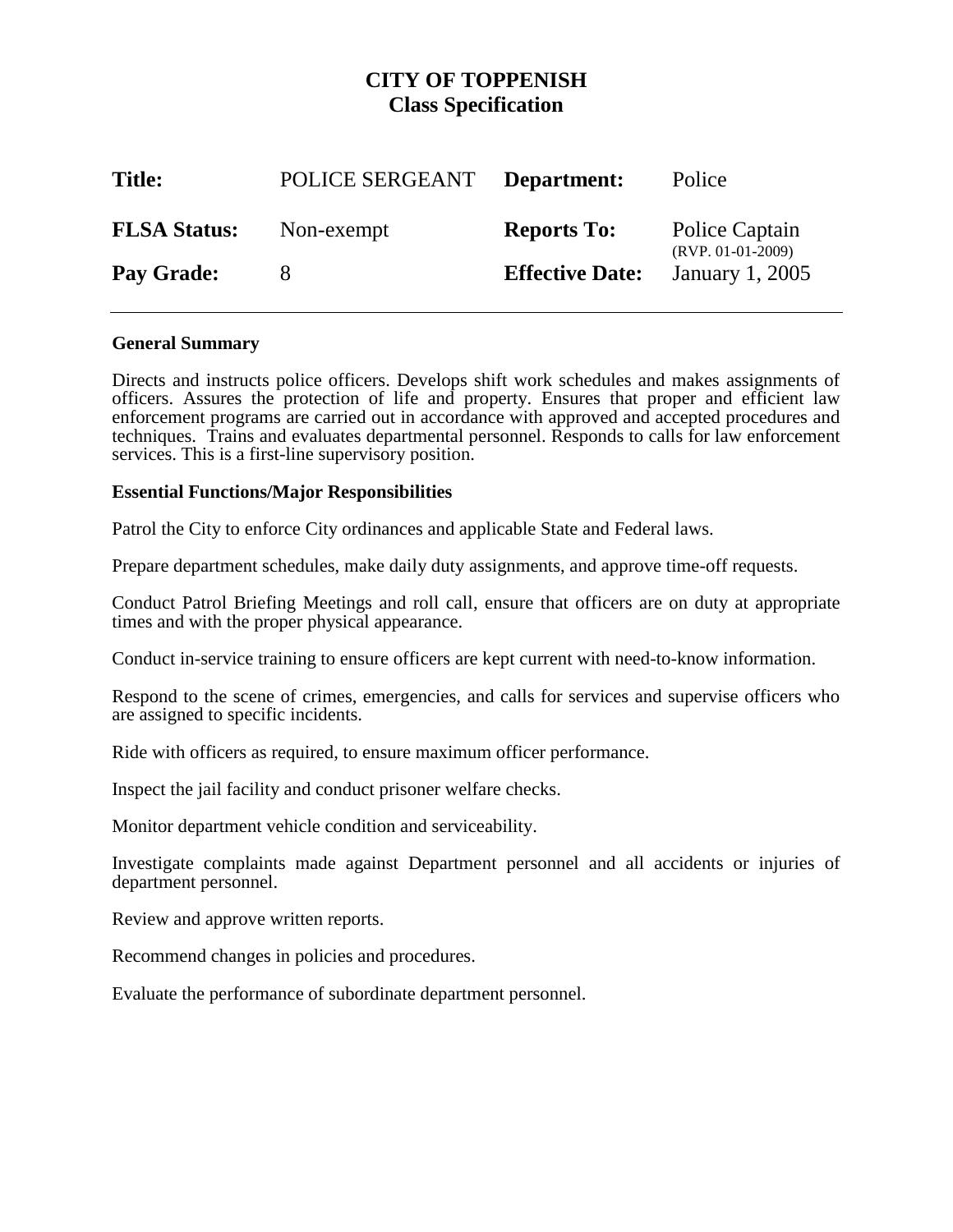# POLICE SERGEANT Page 2

# **Secondary Functions**

Assist, instruct and assign specialized units to the watch

Perform specialized duties in optional assignments such as investigator, vehicle maintenance officer, field training officer, range instructor, etc.

Confer with other law enforcement officials to coordinate investigations and enforcement efforts.

Perform other related duties as assigned

#### **Job Scope**

Position encounters a wide diversity of work situations. Job involves a high degree of complexity or difficulty due to the nature of very stressful and/or dangerous situations encountered. Operate from established and well-known procedures. Operate independently with minimal supervision. Work is normally verified and/or checked by others on a general basis. Errors in work or judgment could cause injury or death to others, liability to the City, and create extra costs or delays. Decisions are made within prescribed departmental operating guidelines. Position makes budgetary recommendations. Accountable for control of capital assets valued at greater than \$100,000. Informally makes recommendations concerning long-range operational and long range strategic planning.

### **Supervisory Responsibility**

Position has partial supervisory responsibility for department personnel.

#### **Interpersonal Contacts**

Contacts are normally made with others both inside and outside of city government. Close contacts are made with other city departments and the residents of the city. Contacts frequently contain confidential/sensitive information necessitating discretion at all times. Majority of contacts are made with city employees and are generally face-to-face or via telephone. Contacts are usually made on own initiative.

### **Specific Job Skills**

Ability to manage the day-to-day activities of one or more shifts in a police department. Possess a thorough knowledge of the workings of a law enforcement unit and all related procedures and equipment. Possess a thorough knowledge of accepted rules, regulations, and procedures regarding emergency situations and medical procedures and techniques. Possess the ability to analyze a variety of complex situations and make quick logical decisions. Possess strong written and verbal communication skills. Ability to operate a variety of motor vehicles. Possess strong leadership and interpersonal skills, telephone etiquette, the use of discretion in all contacts and the capacity for mentoring and teamwork. Mental activities include decision making, applying interpersonal and customer service skills, use of discretion and participating in a team environment. Ability to read, speak, write and understand English. Physical activities require the ability to exert a high level of energy at times, the ability to walk, run, stand, bend, reach, sit, stoop, kneel, feel, handle, grasp and to keyboard. Also possess the physical abilities to talk, see and hear.